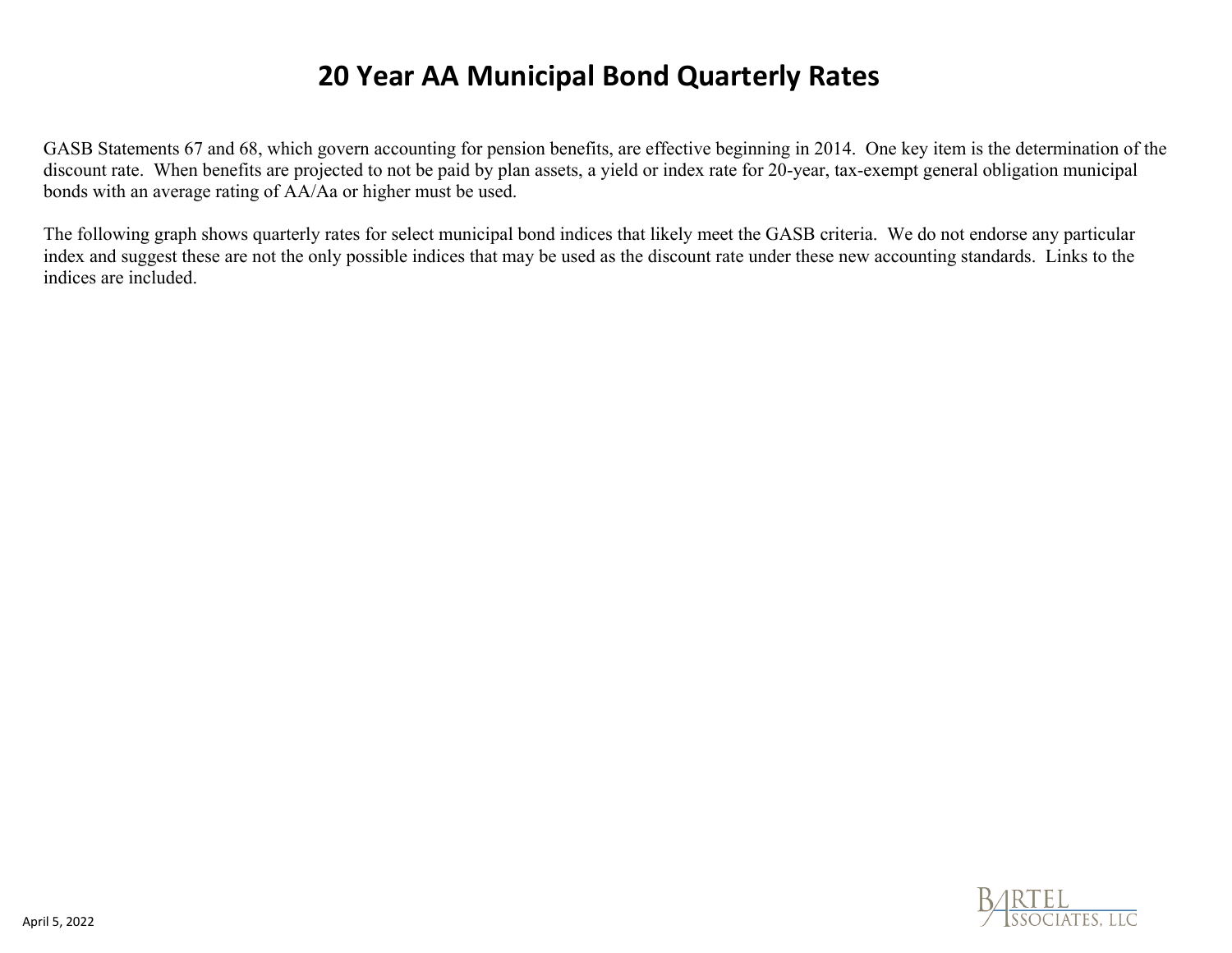**20 Year AA Municipal Bond Quarterly Rates**



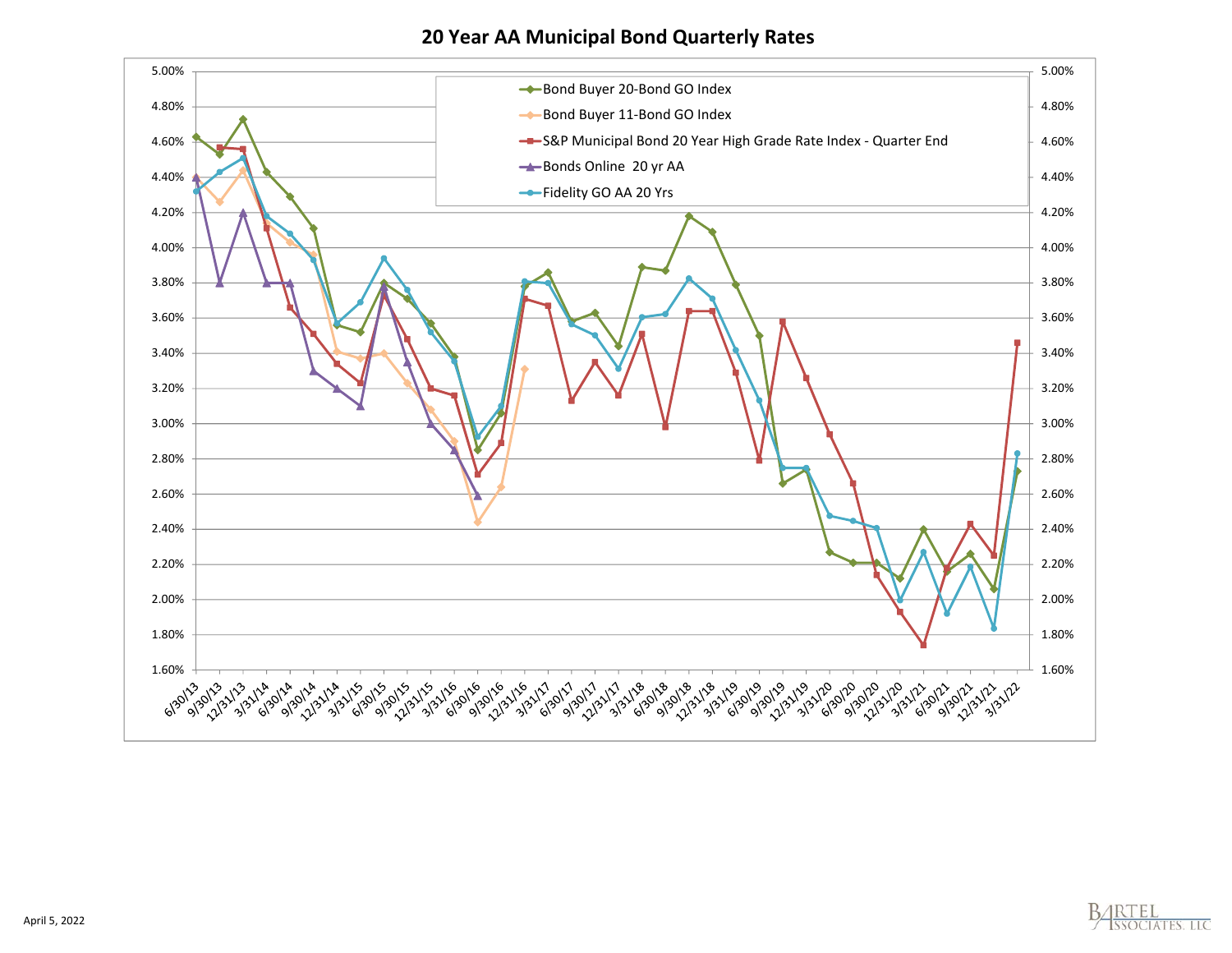# **20 Year AA Municipal Bond Quarterly Rates**

|          |                                              |                                                                             | <b>S&amp;P Municipal Bond</b>                                |                                 |                                 |                                              |
|----------|----------------------------------------------|-----------------------------------------------------------------------------|--------------------------------------------------------------|---------------------------------|---------------------------------|----------------------------------------------|
|          |                                              | <b>S&amp;P Municipal</b>                                                    | 20 Year High Grade                                           |                                 |                                 |                                              |
|          | <b>Bond Buyer 20-Bond</b><br><b>GO Index</b> | <b>Bond 20 Year High</b><br><b>Grade Rate Index -</b><br><b>Quarter End</b> | Rate Index -<br><b>Following Quarter</b><br><b>Beginning</b> | <b>Bonds Online</b><br>20 yr AA | <b>Fidelity GO AA</b><br>20 Yrs | <b>Bond Buyer 11-Bond</b><br><b>GO Index</b> |
|          |                                              |                                                                             |                                                              |                                 |                                 |                                              |
|          |                                              |                                                                             |                                                              |                                 |                                 |                                              |
|          |                                              |                                                                             | Data for last publication date before quarter-end            |                                 |                                 |                                              |
| 6/30/13  | 4.63%                                        |                                                                             |                                                              | 4.40%                           | 4.32%                           | 4.40%                                        |
| 9/30/13  | 4.53%                                        | 4.57%                                                                       | 4.49%                                                        | 3.80%                           | 4.43%                           | 4.26%                                        |
| 12/31/13 | 4.73%                                        | 4.56%                                                                       | 4.56%                                                        | 4.20%                           | 4.51%                           | 4.44%                                        |
| 3/31/14  | 4.43%                                        | 4.11%                                                                       | 4.12%                                                        | 3.80%                           | 4.18%                           | 4.14%                                        |
| 6/30/14  | 4.29%                                        | 3.66%                                                                       | 3.71%                                                        | 3.80%                           | 4.08%                           | 4.03%                                        |
| 9/30/14  | 4.11%                                        | 3.51%                                                                       | 3.46%                                                        | 3.30%                           | 3.93%                           | 3.96%                                        |
| 12/31/14 | 3.56%                                        | 3.34%                                                                       | 3.29%                                                        | 3.20%                           | 3.57%                           | 3.41%                                        |
| 3/31/15  | 3.52%                                        | 3.23%                                                                       | 3.34%                                                        | 3.10%                           | 3.69%                           | 3.37%                                        |
| 6/30/15  | 3.80%                                        | 3.73%                                                                       | 3.80%                                                        | 3.78%                           | 3.94%                           | 3.40%                                        |
| 9/30/15  | 3.71%                                        | 3.48%                                                                       | 3.48%                                                        | 3.35%                           | 3.76%                           | 3.23%                                        |
| 12/31/15 | 3.57%                                        | 3.20%                                                                       | 3.05%                                                        | 3.00%                           | 3.52%                           | 3.08%                                        |
| 3/31/16  | 3.38%                                        | 3.16%                                                                       | 3.10%                                                        | 2.85%                           | 3.35%                           | 2.90%                                        |
| 6/30/16  | 2.85%                                        | 2.71%                                                                       | 2.49%                                                        | 2.59%                           | 2.92%                           | 2.44%                                        |
| 9/30/16  | 3.06%                                        | 2.89%                                                                       | 2.95%                                                        |                                 | 3.10%                           | 2.64%                                        |
| 12/31/16 | 3.78%                                        | 3.71%                                                                       | 3.73%                                                        |                                 | 3.81%                           | 3.31%                                        |
| 3/31/17  | 3.86%                                        | 3.67%                                                                       | 3.63%                                                        |                                 | 3.80%                           |                                              |
| 6/30/17  | 3.58%                                        | 3.13%                                                                       | 3.10%                                                        |                                 | 3.56%                           |                                              |
| 9/30/17  | 3.63%                                        | 3.35%                                                                       | 3.37%                                                        |                                 | 3.50%                           |                                              |
| 12/31/17 | 3.44%                                        | 3.16%                                                                       | 3.18%                                                        |                                 | 3.31%                           |                                              |
| 3/31/18  | 3.89%                                        | 3.51%                                                                       | 3.49%                                                        |                                 | 3.61%                           |                                              |
| 6/30/18  | 3.87%                                        | 2.98%                                                                       | 3.45%                                                        |                                 | 3.62%                           |                                              |
| 9/30/18  | 4.18%                                        | 3.64%                                                                       | 3.75%                                                        |                                 | 3.83%                           |                                              |
| 12/31/18 | 4.09%                                        | 3.64%                                                                       | 3.60%                                                        |                                 | 3.71%                           |                                              |
| 3/31/19  | 3.79%                                        | 3.29%                                                                       | 3.26%                                                        |                                 | 3.42%                           |                                              |
| 6/30/19  | 3.50%                                        | 2.79%                                                                       | 3.36%                                                        |                                 | 3.13%                           |                                              |
| 9/30/19  | 2.66%                                        | 3.58%                                                                       | 3.68%                                                        |                                 | 2.75%                           |                                              |
| 12/31/19 | 2.74%                                        | 3.26%                                                                       | 3.10%                                                        |                                 | 2.75%                           |                                              |
| 3/31/20  | 2.27%                                        | 2.94%                                                                       | 3.22%                                                        |                                 | 2.48%                           |                                              |
| 6/30/20  | 2.21%                                        | 2.66%                                                                       | 1.86%                                                        |                                 | 2.45%                           |                                              |
| 9/30/20  | 2.21%                                        | 2.14%                                                                       | 2.06%                                                        |                                 | 2.41%                           |                                              |
| 12/31/20 | 2.12%                                        | 1.93%                                                                       | 1.54%                                                        |                                 | 2.00%                           |                                              |
| 3/31/21  | 2.40%                                        | 1.74%                                                                       | 1.91%                                                        |                                 | 2.27%                           |                                              |
| 6/30/21  | 2.16%                                        | 2.18%                                                                       | 2.28%                                                        |                                 | 1.92%                           |                                              |
| 9/30/21  | 2.26%                                        | 2.43%                                                                       | 2.40%                                                        |                                 | 2.19%                           |                                              |
| 12/31/21 | 2.06%                                        | 2.25%                                                                       | 2.26%                                                        |                                 | 1.84%                           |                                              |
| 3/31/22  | 2.73%                                        | 3.46%                                                                       | 3.39%                                                        |                                 | 2.83%                           |                                              |